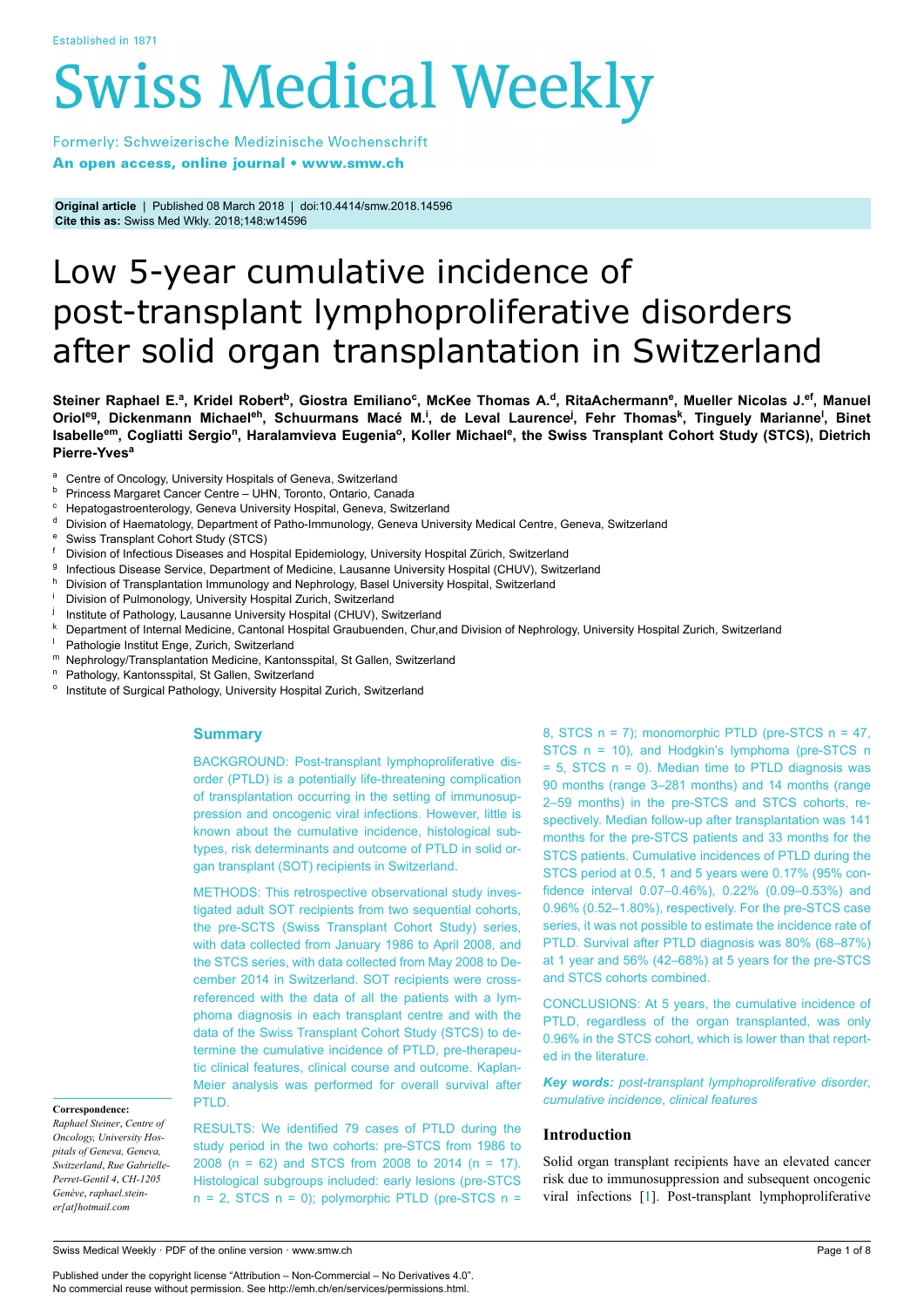disorder (PTLD) is a potentially life-threatening complication in up to 20% of transplanted patients [\[2\]](#page-6-1), with non-Hodgkin's lymphoma accounting for 93% of cases [\[3\]](#page-6-2). PTLD development after solid organ transplantation is estimated to be from 1 to 20%, with the highest incidence for intestinal and multivisceral transplants (up to 20%), followed by lung and heart transplants (up to 10%), and the lowest incidence for renal and liver transplants (up to 5%) [[4](#page-6-3)].

The pathogenesis of PTLD is based on the immunosuppression-associated reduction of CD8+ T cells responsible for protective cytotoxic immunity to viruses [[5](#page-6-4)], resulting in an imbalance in Epstein-Barr virus (EBV)-positive B cells, virus-specific cytotoxic T cells and regulatory T cells. This facilitates the proliferation of EBV-positive B cells and development of PTLD [\[6\]](#page-6-5). According to the World Health Organization (WHO) classification 2008 (updated in 2016), PTLDs are subdivided into (a) early lesions (plasmacytic hyperplasia, infectious mononucleosis-like PTLD and florid follicular hyperplasia), (b) polymorphic PTLD (polyclonal lymphatic proliferations with histoarchitectural tissue effacement), and (c) monomorphic PTLD including B- and T-cell lymphoma resembling PTLD and Hodgkin's type of PTLD [[6](#page-6-5)–[8](#page-6-6)].

Since the likelihood of PTLD is strictly related to the degree of immunosuppression and infection with EBV, prevention is mainly achieved by limited patient exposure to aggressive immunosuppressive regimens [\[9\]](#page-6-7), rapid withdrawal and tapering of agents required for graft tolerance, and antiviral prophylaxis  $[10]$  $[10]$ . Options for initial treatment of PTLD encompass reduction of immunosuppression [[11](#page-6-9)], immunotherapy with the anti-CD20 monoclonal antibody rituximab  $[12]$  $[12]$ , chemotherapy  $[13]$  $[13]$ , radiation therapy [[14\]](#page-6-12), or a combination thereof.

Little is known about the outcome of PTLDs in Switzerland under treatment over time. We hypothesised that there could be a difference in the cumulative incidence of PTLDs between Switzerland and other countries, related to differences in population, risk factors, management or access to healthcare. For a better understanding and a useful management of these disorders we conducted a retrospective study describing cumulative incidence, histological subtypes, risk factors and outcome in our country.

#### **Patients and methods**

#### **Patient identification**

We conducted a retrospective evaluation of solid organ transplant patients in Switzerland using two sequential cohorts. A first case series before the Swiss Transplant Cohort Study, the pre-STCS cohort, started with data gathered from PTLD patients in five transplant centres in Switzerland (Geneva University Hospital, Lausanne University Hospital, Zurich University Hospital, Basel University Hospital and St Gallen State Hospital) between January 1986 (date of transplantation) and April 2008. Only one transplant centre in Switzerland did not participate in the data gathering for the pre-STCS case series, which was not expected to have changed significantly the final results.

The pre-STCS case series mostly cross-referenced the data of solid organ transplant patients with the data of lymphoma patients diagnosed in each centre. Some data of the pre-STCS case series were provided by Swiss Transplant [\[15](#page-6-13)]. The data for the pre-STCS cohort were gathered specifically for this study and were not in a national registry.

The second cohort, the Swiss Transplant Cohort Study (STCS) [\[16](#page-6-14)] started in May 2008. The STCS covers solid organ transplantation on a national scale in a complete and comprehensive way. The last patient of this cohort included in this study was diagnosed with PTLD in December 2014 Six percent of solid organ transplant patients nationwide did not give consent for their data to be included in the STCS. Also, we lost a few patients in the follow-up period.

We included the pre-STCS case series because of the low number of PTLD patients in the STCS cohort.

Only patients aged ≥18 years old at the time of transplantation and undergoing SOT from 1986 met the inclusion criteria for this study.

PTLD was defined as lymphoproliferative disorder developing at least 1 month after transplantation and no later than 2 years after loss of graft function [[17](#page-6-15)].

For each transplant recipient, pre-STCS or STCS, data included demographic characteristics, serology results for EBV (EBV IgG) and cytomegalovirus (CMV IgG). Information on the initial immunosuppressive regimen prescribed prior to hospital discharge, 6 and 12 months after the solid organ transplant, and at the time of the PTLD diagnosis were also obtained.

Transplant centres reported on the occurrence of PTLD during follow-up, which were categorised according to the 2008 WHO classification. PTLDs diagnosed within 1 year of transplant were defined as *early-onset* PTLD and those diagnosed after 1 year were defined as *late-onset* PTLD.

#### **Clinical data**

All patients with PTLD were staged retrospectively according to the Ann Arbor staging system, and International Prognostic Index (IPI) [[18\]](#page-6-16) scores were calculated wherever possible. Performance status and response to treatment were determined retrospectively and were extracted from clinical reports. Approval for the study was obtained from the institutional review boards of all five participating transplant centres.

#### **Morphological classification**

Owing to the retrospective nature of the study, with cases of PTLD diagnosed back to 1990, it was not possible to do a central review of the pathology. PTLDs were categorised according to the 2008 WHO classification, with information retrieved from charts.

#### **Histological detection of EBV**

EBV was identified in PTLD tissue specimens by *in-situ* hybridisation for EBV (EBER; Epstein-Barr virus encoded RNA). This information was retrieved from charts.

#### **Statistical analysis**

Overall survival was estimated using the Kaplan-Meier method, and was determined from the date of PTLD diagnosis to the date of death from any cause or last follow-up. A p-value <0.05 was considered statistically significant, and all p-values were two-sided. The survival analysis accounted for loss to follow up, graft loss and the varying ob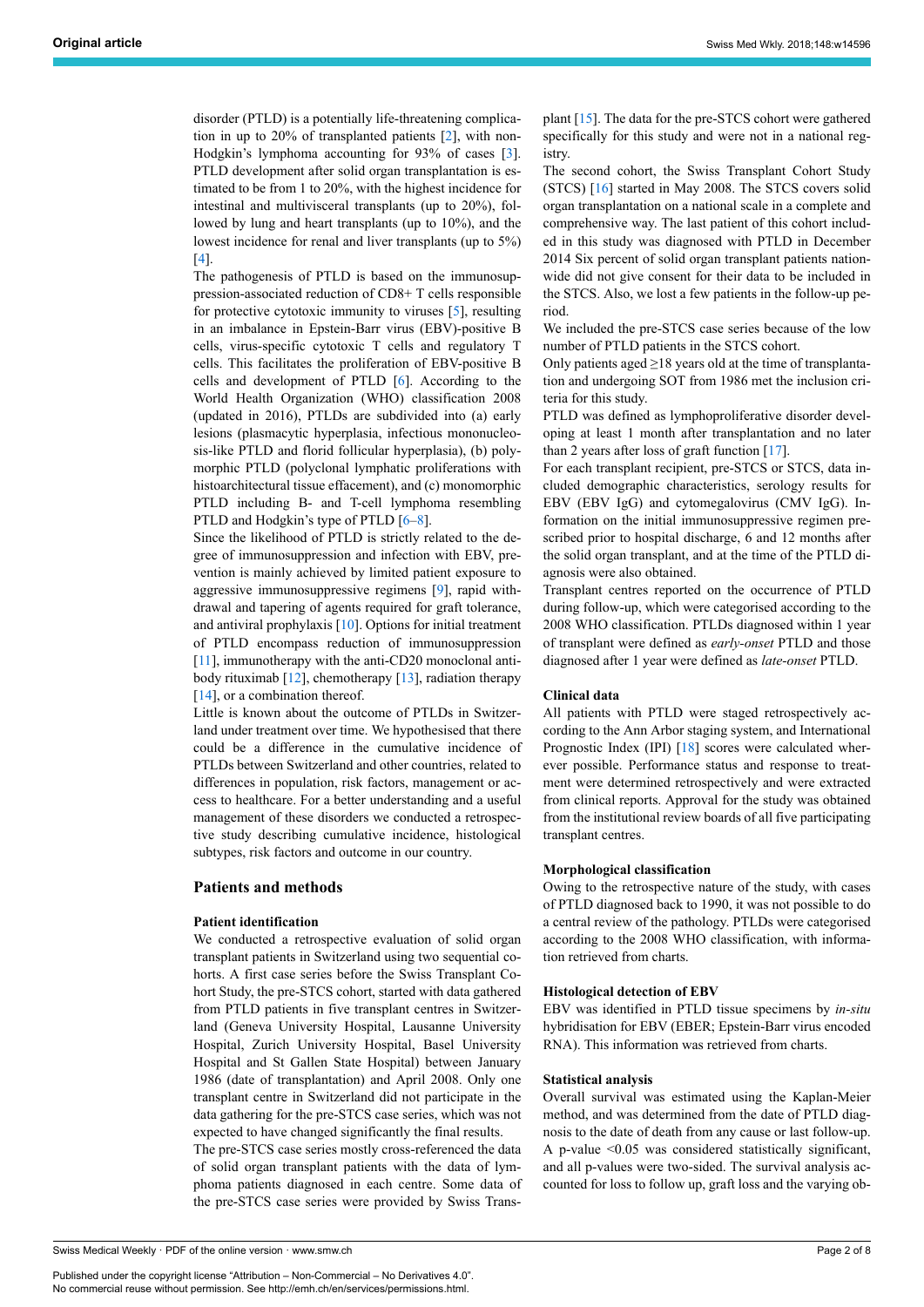servation time of each patient. No fixed denominator was applied.

# **Results**

During the pre-STCS period 8708 solid organ transplants were performed nationwide [\[19](#page-6-17)] and 2942 were performed during the STCS period. After exclusion of patients younger than 18 years, 79 patients were diagnosed with PTLD in five transplant centres in Switzerland. In total, 62 patients undergoing solid organ transplantation in January 1986 or later and having a diagnosis of PTLD up to April 2008 were included in the pre-STCS case series. Seventeen patients were included in the STCS cohort with a solid organ transplant not before May 2008 and a PTLD diagnosed by December 2014. The interval between transplantation and PTLD occurrence ranged between 2 and 281 months ([table](#page-2-0) 1) and some patients of the pre-STCS case series were diagnosed with PTLD during the period of the STCS cohort. The observation period of the two cohorts ended in December 2014.

#### **Basic characteristics**

The baseline characteristics of PTLD patients are presented in [table](#page-3-0) 2. The median age of patients at transplantation was similar in both cohorts, namely 43 years (range 18–69) in the pre-STCS case series and 44 years (18–61) years in the STCS. Our data showed a strong male predominance in both cohorts, in accordance with the gender distribution of transplanted patients in the STCS, with 63.2% male patients [\[20](#page-6-18)].

#### <span id="page-2-1"></span>**Cumulative incidence of PTLD among SOT patients**

After 1 year, 0.22% (95% confidence interval [CI] 0.09–0.53%) of STCS patients were diagnosed with PTLD and at 5 years 0.96% (95% CI 0.52–1.80%, [fig.](#page-2-1) 1) were diagnosed.

For the pre-STCS case series, the exact number of transplanted patients and their survival is unknown since not all cases were recorded. Therefore, we do not know the incidence rate of PTLD for this cohort, nor any effects of potential risk factors. For the STCS cohort, it was not possible to calculate the incidence rate because of the low number of cases.

**Morphological classification and localisation of PTLD** In both cohorts the majority of cases were monomorphic (76% for pre-STCS and 59% for the STCS) or polymorphic (13% for pre-STCS and 41% for the STCS) subtypes [\(table](#page-3-0) 2). The high variability may be in part explained by underreporting of early stage PTLD that resolves with reduction of immunosuppression alone [[21\]](#page-6-19). Seventy-nine percent of the monomorphic PTLDs were diffuse large Bcell lymphoma (DLBCL) in the pre-STCS case-series and 69% for the STCS.

# **Epstein-Barr virus serostatus and status of PTLD tissue**

The EBV serostatus D/R (donor/recipient) in the STCS period was known in only 13/17 patients, and was D+/R+ in 11 patients and D+/R− in 2 cases. Sufficient PTLD tissue was available for analysis of EBV status (by means of EBER *in situ* hybridisation) in 68 cases of both cohorts [\(table](#page-3-0) 2). For early-onset PTLDs (PTLD diagnosed before 1 year after the transplant), 100% were EBV positive in the pre-STCS case series and 86% in the STCS [\(table](#page-4-0) 3). For late-onset PTLDs (PTLD diagnosed more than 1 year after the transplant) at least 34% of patients with an identifiable EBV status were EBV positive in the pre-STCS and at least 80% for STCS patients ([table 3](#page-4-0)).

# **Different characteristics and outcome of early versus late onset PTLD**

Early onset PTLD more often involved the transplanted organ (in 33% of early onset PTLDs for the pre-STCS and in 57% of early PTLD for the STCS, [table](#page-4-0) 3) and were more often associated with the use of calcineurin inhibitors such as ciclosporin and tacrolimus (in 100% of early PTLD for the pre-STCS and in 72% of early PTLD for the STCS).

**Figure 1:** Post-transplant lymphoproliferative disorder cumulative incidence rate according to time after transplantation for solid organ transplant patients in the Swiss Transplant Cohort Study.



<span id="page-2-0"></span>**Table 1:** Time from transplantation to post-transplant lymphoproliferative disorders (PTLD) diagnosis (months) with histological substratification.

| <b>WHO Classification of PTLD</b> |        | Pre-STCS   | <b>STCS</b> | <b>Pre-STCS+STCS</b> |  |  |
|-----------------------------------|--------|------------|-------------|----------------------|--|--|
| Early                             | Median | 75         | No case     | 75                   |  |  |
|                                   | Range  | $64 - 85$  | No case     | $64 - 85$            |  |  |
| Polymorphic                       | Median | 14         | 10          | 13                   |  |  |
|                                   | Range  | $5 - 237$  | $2 - 28$    | $2 - 237$            |  |  |
| Monomorphic                       | Median | 96         | 17          | 81                   |  |  |
|                                   | Range  | $3 - 281$  | $3 - 59$    | $3 - 281$            |  |  |
| Hodgkin's                         | Median | 67         | No case     | 67                   |  |  |
|                                   | Range  | $26 - 228$ | No case     | $26 - 228$           |  |  |
| All histologies                   | Median | 90         | 14          | 59                   |  |  |
|                                   | Range  | $3 - 281$  | $2 - 59$    | $2 - 281$            |  |  |

STCS = Swiss Transplant Cohort Study

Swiss Medical Weekly · PDF of the online version · www.smw.ch

Published under the copyright license "Attribution – Non-Commercial – No Derivatives 4.0". No commercial reuse without permission. See http://emh.ch/en/services/permissions.html.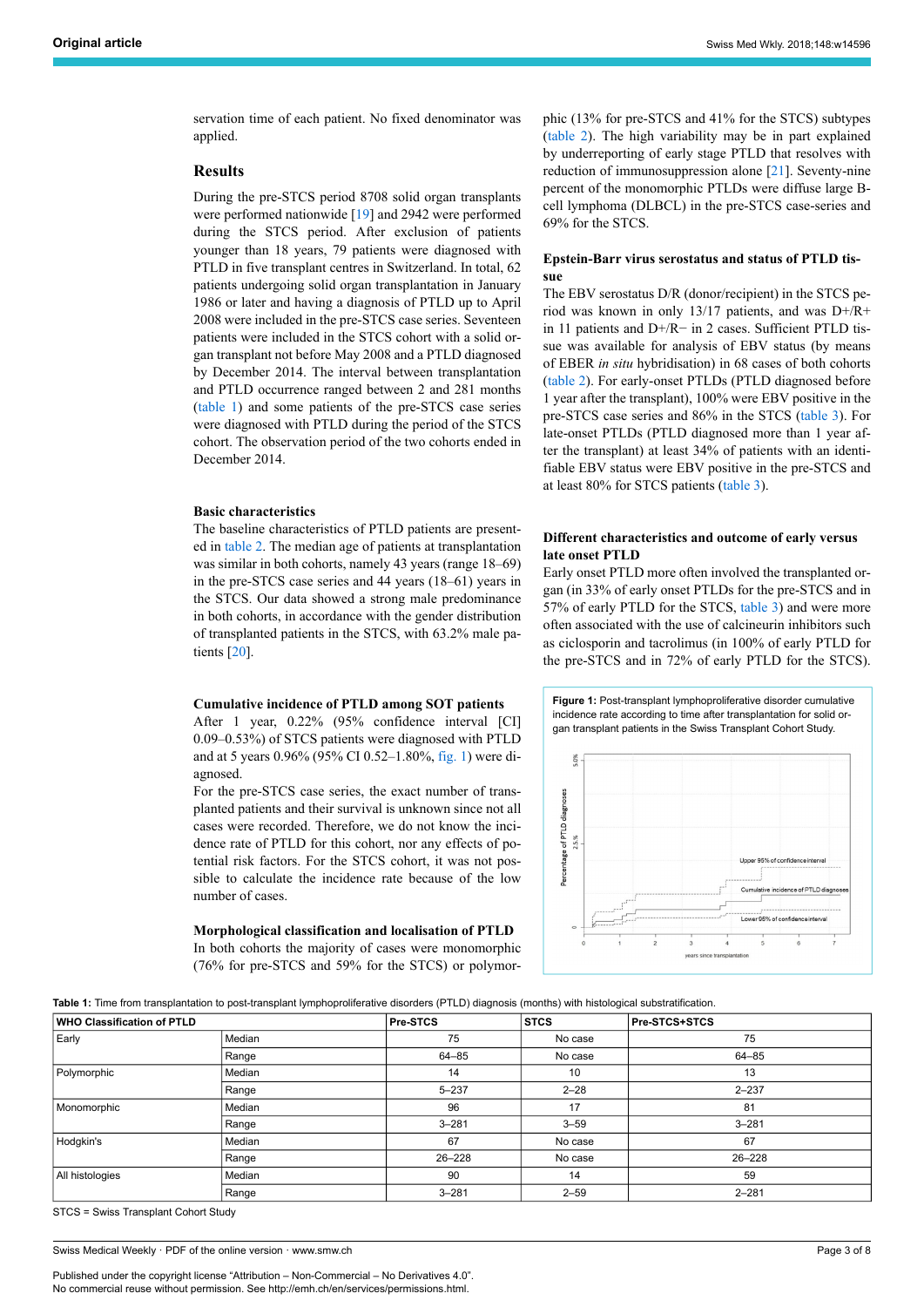### <span id="page-3-0"></span>**Table 2:** Basic demographic characteristics.

| Characteristics                                                    | Pre-STCS<br>$(n = 62)$            |                | <b>STCS</b><br>$(n = 17)$ |                |                          |
|--------------------------------------------------------------------|-----------------------------------|----------------|---------------------------|----------------|--------------------------|
|                                                                    |                                   | No.            | %                         | No.            | %                        |
| Sex                                                                | Male                              | 51             | 82                        | 11             | 65                       |
|                                                                    | Female                            | 11             | 18                        | 6              | 35                       |
| Age at first transplantation, years                                | Median                            | 43             | $\overline{\phantom{0}}$  | 44             | $\overline{\phantom{m}}$ |
|                                                                    | Average                           | 43             | -                         | 46             | -                        |
|                                                                    | Range                             | $18 - 69$      | $\qquad \qquad -$         | $18 - 61$      | $\overline{\phantom{0}}$ |
|                                                                    | $18 - 35$                         | 18             | 29                        | $\overline{4}$ | 24                       |
|                                                                    | $36 - 53$                         | 30             | 48                        | 6              | 35                       |
|                                                                    | >53                               | 14             | 23                        | $\overline{7}$ | 41                       |
| Organ transplanted                                                 | Kidney                            | 38             | 61                        | 6              | 35                       |
|                                                                    | Heart                             | 9              | 15                        | $\overline{2}$ | 12                       |
|                                                                    | Lung                              | 5              | 8                         | 6              | 35                       |
|                                                                    | Liver                             | 8              | 13                        | $\mathbf{1}$   | 6                        |
|                                                                    | Pancreas + kidney                 | $\mathbf{1}$   | $\overline{2}$            | $\mathbf{1}$   | 6                        |
|                                                                    | Liver + kidney                    | $\pmb{0}$      | 0                         | 0              | 0                        |
|                                                                    | Heart + kidney                    | $\mathbf{1}$   | $\overline{2}$            | 0              | 0                        |
|                                                                    | Bowel and pancreas                | $\mathbf 0$    | 0                         | $\mathbf{1}$   | 6                        |
| Histology                                                          | Early                             | $\overline{2}$ | 3                         | 0              | $\mathbf 0$              |
|                                                                    | Polymorphic                       | 8              | 13                        | $\overline{7}$ | 41                       |
|                                                                    | Monomorphic (all)                 | 47             | 76                        | 10             | 59                       |
|                                                                    | Monomorphic DLBCL                 | 37             | 60                        | $\overline{7}$ | 41                       |
|                                                                    | Monomorphic Burkitt lymphoma      | $\overline{4}$ | 6                         | 0              | $\mathbf 0$              |
|                                                                    | Monomorphic other                 | 6              | 10                        | 0              | 0                        |
|                                                                    | Hodgkin's disease                 | 5              | 8                         | 0              | $\mathbf 0$              |
| Age at PTLD diagnosis, years                                       | Median                            | 53             | -                         | 45             | $\overline{\phantom{m}}$ |
|                                                                    | Mean                              | 51             | -                         | 48             | $\qquad \qquad$          |
|                                                                    | Range                             | $22 - 75$      | $\overline{\phantom{0}}$  | $18 - 65$      | $\overline{\phantom{0}}$ |
|                                                                    | $18 - 35$                         | 9              | 15                        | 3              | 18                       |
|                                                                    | $36 - 53$                         | 22             | 35                        | $\overline{7}$ | 41                       |
|                                                                    | >53                               | 31             | 50                        | $\overline{7}$ | 41                       |
| Time of onset of PTLD                                              | Within 1 year after transplant    | 9              | 15                        | 8              | 47                       |
|                                                                    |                                   | 53             | 85                        | 9              | 53                       |
|                                                                    | More than 1 year after transplant |                |                           |                |                          |
| Ann Arbor stage                                                    | Stage I-II                        | 30<br>32       | 48                        | 11<br>6        | 65                       |
|                                                                    | Stage III-IV                      |                | 52                        |                | 35                       |
| IPI                                                                | $0 - 2$<br>$3 - 5$                | 36             | 58                        | 12             | 71                       |
|                                                                    |                                   | 20             | 32                        | 5              | 29                       |
|                                                                    | Insufficient data                 | 6              | 10                        | 0              | 0                        |
| EBV serostatus before transplant patient                           | Positive (EBV IgG or PCR)         | 25             | 40                        | 11             | 65                       |
|                                                                    | Negative (EBV IgG or PCR)         | 5              | 8                         | $\overline{4}$ | 24                       |
|                                                                    | Insufficient data                 | 32             | 52                        | $\overline{2}$ | 12                       |
| EBV serostatus before PTLD diagnosis, pa-<br>tient                 | Positive                          | 36             | 58                        | 16             | 94                       |
|                                                                    | Negative                          | 9              | 15                        | 0              | $\mathbf 0$              |
|                                                                    | Insufficient data                 | 17             | 27                        | $\mathbf{1}$   | 6                        |
| Tumour EBV status                                                  | Positive                          | 27             | 44                        | 14             | 82                       |
|                                                                    | Negative                          | 26             | 42                        | $\mathbf{1}$   | 6                        |
|                                                                    | Insufficient data                 | 9              | 15                        | $\overline{2}$ | 12                       |
| Initial maintenance immunosuppression at<br>transplantation        | CYA ±- AZA                        | 35             | 56                        | 6              | 35                       |
|                                                                    | TAC + other                       | 11             | 18                        | 9              | 53                       |
|                                                                    | AZA without CYA                   | 0              | 0                         | 0              | $\mathbf 0$              |
|                                                                    | <b>Steroids</b>                   | 0              | 0                         | $\overline{2}$ | 12                       |
|                                                                    | Other                             | $\overline{2}$ | 3                         | $\pmb{0}$      | $\mathbf 0$              |
|                                                                    | <b>NA</b>                         | 14             | 23                        | 0              | $\mathbf 0$              |
| Maintenance immunosuppression at the<br>time of the PTLD diagnosis | CYA ± AZA                         | 32             | 52                        | 6              | 35                       |
|                                                                    | TAC + other                       | 15             | 24                        | 9              | 53                       |
|                                                                    | AZA without CYA                   | $\overline{2}$ | 3                         | $\mathbf{1}$   | 6                        |
|                                                                    | Steroids                          | $\overline{4}$ | 6                         | $\mathbf{1}$   | 6                        |
|                                                                    | Other                             | $\overline{2}$ | 3                         | $\pmb{0}$      | 0                        |
|                                                                    | <b>NA</b>                         | $\overline{7}$ | 11                        | 0              | 0                        |
| Age at death, years                                                | Median                            | 63             | -                         | 63             | $\qquad \qquad -$        |
|                                                                    | Mean                              | 59             | $\overline{\phantom{0}}$  | 57             | $\overline{\phantom{0}}$ |
|                                                                    | Range                             | $24 - 82$      | $\qquad \qquad -$         | $42 - 66$      | $ \,$                    |

Swiss Medical Weekly · PDF of the online version · www.smw.ch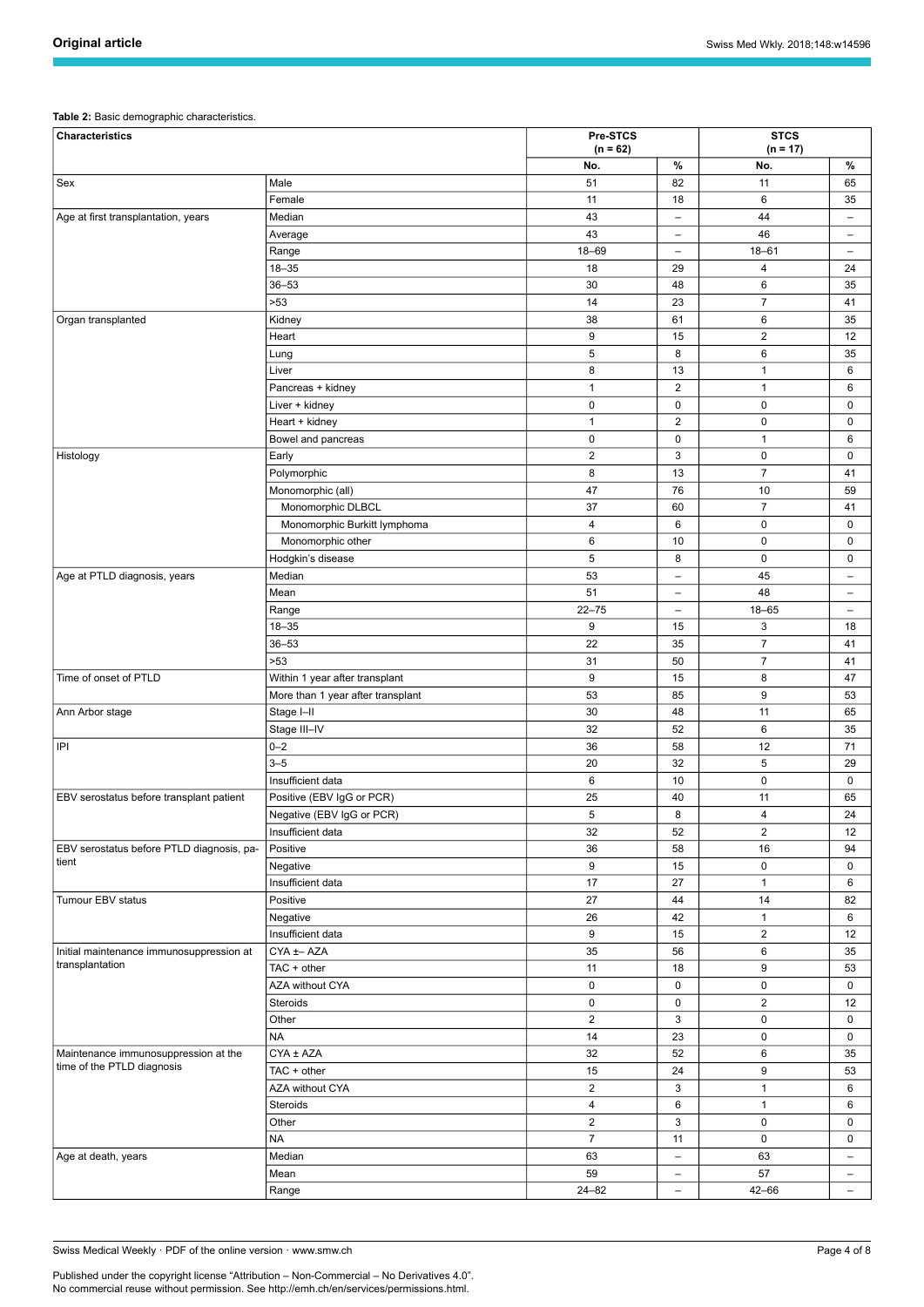| <b>Characteristics</b>                    |        | Pre-STCS<br>$(n = 62)$ |     | <b>STCS</b><br>$(n = 17)$ |   |
|-------------------------------------------|--------|------------------------|-----|---------------------------|---|
|                                           | No.    | %                      | No. | $\%$                      |   |
| Follow up duration on months since trans- | Median | 141                    | -   | 33                        | - |
| plantation                                | Mean   | 151                    | -   | 37                        | - |
|                                           | Range  | 19-283                 | -   | $6 - 63$                  | - |

AZA without CYA = azathioprine without ciclosporin; CYA ± AZA = ciclosporin with or without azathioprine; DLBCL = diffuse large B-cell lymphoma; EBV = Epstein-Barr virus; IPI = International Prognostic Index; NA = not available; PCR = polymerase chain reaction; PTLD = post-transplant lymphoproliferative disorder; STCS = Swiss Transplant Cohort Study; TAC + other = tacrolimus with other immunosuppression

> In both early and late onset, monomorphic subtypes were most common, but in the early-onset PTLD the proportion of polymorphic subtypes was higher than in late onset PTLDs in the pre-STCS case series [\(table 3](#page-4-0)).

> In the pre-STCS case series, median survival was shorter in patients with early-onset PTLD (38 months) than in patients with late onset PTLD (63 months), in contrast to the STCS cohort where they were about equal [\(table](#page-4-0) 3). However, the follow-up for the STCS cohort was significantly shorter ([table](#page-3-0) 2). Despite incomplete data for the pre-STCS cohort, the percentage of patients who had died at the end of the follow up was 17% for patients with early-onset PTLD and 22% for patients with late-onset PTLD, which was not notably different [\(table](#page-4-0) 3). Furthermore, owing to shorter follow-up of STCS- patients and the low number or patients, survival in early and late onset PTLD cannot be compared with pre-STCS-patients.

# **Immunosuppressive drugs at time of transplantation and at time of PTLD occurrence**

Data of induction immunosuppression at time of transplantation was reported only for STCS patients. In this cohort, 11 patients (65%) received basiliximab, 4 patients (23%) received antithymocyte globulin (ATG), 1 patient (6%) received ATG and intravenous immunoglobulin (IVIG) and 1 patient (6%) received basiliximab and ATG.

Initial maintenance immunosuppression at the time of transplantation included a calcineurin inhibitor (ciclosporin and tacrolimus) for at least 74% of the pre-STCS case series and in 88% of the STCS patients ([table 2](#page-3-0)).

At the time of PTLD occurrence, 76% of patients of the pre-STCS case series and 88% of the patients of the STCS were on calcineurin inhibitors ([table 2](#page-3-0)).

#### **Outcome**

For the pre-STCS case series, the median follow-up after PTLD diagnosis was 141 months with a range of 19 to 283 months [\(table](#page-3-0) 2). This follow-up continued even during the STCS period. However, the median follow-up for the

<span id="page-4-0"></span>

| Table 3: Early versus late onset post-transplant lymphoproliferative disorder (PTLD). |
|---------------------------------------------------------------------------------------|
|                                                                                       |

| Cohort                                                  |                           | Pre-STCS       |                          |                |                          | <b>STCS</b>    |                          |                |                          |
|---------------------------------------------------------|---------------------------|----------------|--------------------------|----------------|--------------------------|----------------|--------------------------|----------------|--------------------------|
| <b>Onset of PTLD</b>                                    |                           | Early          |                          | Late           |                          | Early          |                          | Late           |                          |
|                                                         |                           | Absolute no.   | % of early               | Absolute no.   | % of late                | Absolute no.   | $%$ of early $ $         | Absolute no.   | % of late                |
| Total                                                   |                           | 9              | 15                       | 53             | 85                       | $\overline{7}$ | 41                       | 10             | 59                       |
| PTLD in organ transplant                                |                           | 3              | 33                       | 3              | 6                        | $\overline{4}$ | 57                       | 2              | 20                       |
| Immunosuppressant<br>at PTLD diagnosis                  | CYA ± AZA                 | $\overline{7}$ | 78                       | 25             | 47                       | 3              | 43                       | 3              | 30                       |
|                                                         | TAC + other               | $\overline{2}$ | 22                       | 13             | 25                       | $\overline{2}$ | 29                       | $\overline{7}$ | 70                       |
|                                                         | AZA without<br><b>CYA</b> | $\Omega$       | $\Omega$                 | $\overline{2}$ | $\overline{4}$           | $\mathbf{1}$   | 14                       | $\mathbf 0$    | $\mathbf 0$              |
|                                                         | <b>Steroids</b>           | $\Omega$       | $\Omega$                 | $\overline{4}$ | 8                        | $\mathbf{1}$   | 14                       | $\Omega$       | $\Omega$                 |
|                                                         | Other                     | $\mathbf 0$    | $\mathbf 0$              | $\overline{2}$ | $\overline{4}$           | $\mathbf 0$    | 0                        | $\mathbf 0$    | 0                        |
|                                                         | <b>NA</b>                 | $\mathbf 0$    | $\mathbf 0$              | $\overline{7}$ | 13                       | $\Omega$       | 0                        | $\mathbf 0$    | $\Omega$                 |
| Histology subtype                                       | Early                     | $\pmb{0}$      | $\mathbf 0$              | $\overline{2}$ | 4                        | $\mathbf 0$    | 0                        | $\mathbf 0$    | $\mathbf 0$              |
|                                                         | Polymorphic               | 3              | 33                       | 4              | 8                        | 3              | 43                       | 4              | 40                       |
|                                                         | Monomorphic               | 6              | 67                       | 42             | 79                       | 4              | 57                       | 6              | 60                       |
|                                                         | Hodgkin's dis-<br>ease    | $\mathbf 0$    | $\mathbf 0$              | 5              | 9                        | $\mathbf 0$    | 0                        | $\mathbf 0$    | $\mathbf 0$              |
| Latency PTLD diag-<br>nosis to death in<br>months       | Median                    | 38             | $\overline{\phantom{0}}$ | 63             | $\overline{\phantom{0}}$ | 63             | $\overline{\phantom{0}}$ | 62             | $\overline{\phantom{0}}$ |
|                                                         | Mean                      | 38             | $\qquad \qquad -$        | 61             | $\overline{\phantom{0}}$ | 58             | $\overline{\phantom{0}}$ | 58             | $\overline{\phantom{0}}$ |
|                                                         | Range                     | $24 - 51$      | $\overline{\phantom{0}}$ | $36 - 82$      | $\overline{\phantom{0}}$ | $42 - 64$      | -                        | $43 - 66$      | $\overline{\phantom{0}}$ |
| Total duration of fol-<br>low up since TPL in<br>months | Median                    | 83             | $\overline{\phantom{0}}$ | 150            | $\overline{\phantom{0}}$ | 23             | $\overline{\phantom{0}}$ | 47             | $\overline{\phantom{0}}$ |
|                                                         | Mean                      | 97             | $\overline{\phantom{0}}$ | 160            | $\overline{\phantom{0}}$ | 25             | $\overline{\phantom{0}}$ | 46             | $\overline{\phantom{m}}$ |
|                                                         | Range                     | 19-189         | $\overline{\phantom{0}}$ | $20 - 310$     | $\overline{\phantom{0}}$ | $6 - 59$       | $\overline{\phantom{0}}$ | $30 - 63$      | $\overline{\phantom{0}}$ |
| Outcome at the end<br>of the follow up                  | Dead                      | $\overline{2}$ | 22                       | 9              | 17                       | $\overline{4}$ | 57                       | 3              | 30                       |
|                                                         | Alive                     | 5              | 56                       | 26             | 49                       | $\Omega$       | $\Omega$                 | $\mathbf{1}$   | 10                       |
|                                                         | <b>NA</b>                 | $\overline{2}$ | 22                       | 18             | 34                       | 3              | 43                       | 6              | 60                       |
| Tumour EBV status                                       | Positive                  | 9              | 100                      | 18             | 34                       | 6              | 86                       | 8              | 80                       |
|                                                         | Negative                  | $\mathbf 0$    | 0                        | 26             | 49                       | $\mathbf 0$    | 0                        | $\mathbf{1}$   | 10                       |
|                                                         | Insufficient da-<br>ta    | $\mathbf 0$    | $\mathbf 0$              | 9              | 17                       | $\mathbf{1}$   | 14                       | 1              | 10                       |

AZA without CYA = azathioprine without ciclosporin; CYA ± AZA = ciclosporin with or without azathioprine; DLBCL = diffuse large B-cell lymphoma; EBV = Epstein-Barr virus NA = not available; STCS = Swiss Transplant Cohort Study; TAC + other = tacrolimus with other immunosuppression; TPL = transplantation

Published under the copyright license "Attribution – Non-Commercial – No Derivatives 4.0". No commercial reuse without permission. See http://emh.ch/en/services/permissions.html.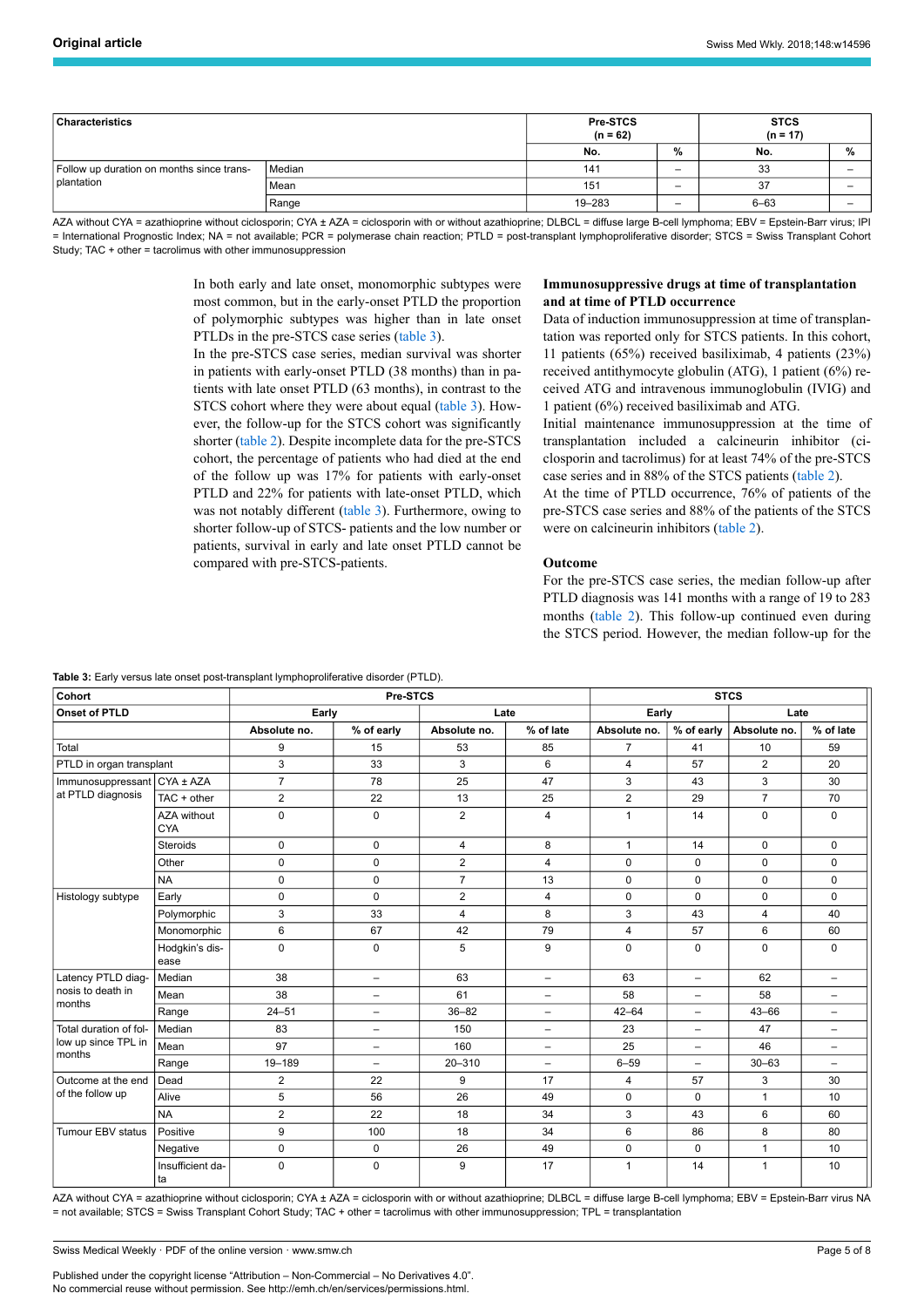STCS cohort starting in May 2008, was only of 33 months (range 6–63).

The overall survival rates at 1, 5 and 10 years after diagnosis were of 80% (95% CI 68–87%), 56% (95% CI 42–68%) and 51% (95% CI 37–63%), respectively, for the two cohorts ([fig.](#page-5-0) 2). However, the median age at death was similar, 63 years, for the pre-STCS and STCS cohorts ([table 2\)](#page-3-0).

There was no censoring at any time and no loss to follow up. We did not censor any graft loss patient.

# **Discussion**

In this study, we found for the STCS cohort (between 2008 and 2014) a low cumulative incidence of PTLD in Switzerland, with only 0.96% at 5 years, irrespective of the type of organ that was transplanted. Our findings are at variance with other studies that have described higher cumulative incidences of PTLD, as quoted in numerous national trials and large cohorts.

In a population-based cohort study in Denmark between 1990 and 2011, Maksten et al. found a cumulative incidence of 1.4% at 5 years in renal transplants [[17\]](#page-6-15). However, this study differed from ours by including young patients, with 17.1% being less than 17 years old. Paediatric patients are known to have a higher incidence of PTLD, because of the higher rate of EBV seronegativity in this population [\[22](#page-6-20)]. This could partly explain the difference of cumulative incidence between studies. In another study including 1,206 recipients of liver transplants between 1985 and 2004 at a single institution, 37 recipients developed a PTLD and Kremers et al. found a cumulative incidence of 2.1% at 5 years [[23\]](#page-7-0). In contrast, the STCS surprisingly has only 1 liver recipient with PTLD, possibly owing to late onset PTLD after liver transplants and shorter followup of the SCTS cohort. Moreover, in the Kremers study, 16 and 32% of the patients were treated with the monoclonal antibody muromonab OKT3 and with high-dose steroids, which is known to be a significant risk factor for the development of PTLD. In a retrospective analysis between 1991 and 2011, Kremer et al. found a 5-year cumulative incidence of PTLD of 5.9% in lung transplant recipients [[24\]](#page-7-1). They observed that the PTLD incidence decreased between 1991 and 2011: Between 2001 and 2011, the annual incidence of PTLD after transplantation ranged from

<span id="page-5-0"></span>

Swiss Medical Weekly · PDF of the online version · www.smw.ch

Published under the copyright license "Attribution – Non-Commercial – No Derivatives 4.0". No commercial reuse without permission. See http://emh.ch/en/services/permissions.html.

0 to 3%. A decrease of PTLD incidence over time, which could at least in part explain the low cumulative incidence of PTLD in our study, was also observed by Kumarasinghe et al. in a retrospective study between 1984 and 2013 including 70 heart and lung recipients [[25\]](#page-7-2). It is noteworthy that the incidence of PTLD tends to be higher in thoracic organ transplant recipients who have long-term profound immunosuppression required to prevent the more serious consequences of transplant rejection. In the thoracic organ transplant cohort of Kumarasinghe et al., the incidence of PTLD was 7.2% between 1984 and 1990 but only 1.99% between 2006 and 2010. This decrease was attributed to changing induction immunosuppression protocols, particularly avoiding T cell-depleting therapy (i.e., ATG).

The relationship between maintenance therapy and PTLD remains a matter of debate in the literature [\[26](#page-7-3)–[28\]](#page-7-0). In our study, as maintenance immunosuppression at the time of transplantation, 74% of the pre-STCS case-series and 88% of the STCS patients were receiving calcineurin inhibitors (ciclosporin and tacrolimus) and 76% and 88%, re-spectively, at the time of PTLD diagnosis [\(table](#page-3-0) 2). Moreover, the agents used for maintenance immunosuppression have changed over time (for instance, using tacrolimus instead of ciclosporin), had a heterogeneous pattern reflecting among other factors the different organs transplanted, and the intensity of the immunosuppression could not be reported reliably in the retrospective setting. Consequently, we could not identify significantly the correlation between the type of maintenance and the development of PTLD.

The low cumulative incidence at 5 years might as well reflect the efforts made to minimise the number of EBV negative recipients with EBV donors. According to the study directed by Walker et al. [[29\]](#page-7-1), the incidence rate of PTLD for EBV-seronegative recipients is 24 times higher than in EBV-seropositive recipients. In our patients, the interpretation of the EBV serology status was not possible in the pre-STCS case-series, due to incomplete data. The STCS cohort included in total 2,621 patients with a SOT in the period of time studied. But only 13 patients with a PTLD met the inclusion criteria. Those 13 PTLD cases had either a positive-positive or negative-positive recipient/donor EBV status, which emphasised the importance in prevention of screening and matching correctly the EBV status, which can be a difficult or impossible task if there is a scarcity of organ donors.

As final comment regarding the low cumulative incidence of PTLD at 5 years in the STCS cohort, it is unclear if the cumulative incidence for the same cohort is also lower at 10 years, or even later. Indeed, the median follow-up after transplantation was only 33 months in the STCS cohort [\(table](#page-2-0) 1), which is a limitation. According the data of Maksten et al., the incidence of PTLD after kidney transplantation changed over time, showing a bimodal pattern with highest incidence rates in the first year and more than 10 years after transplantation [\[17](#page-6-15)]. Nevertheless, the incidence of PTLD differs with the organ transplanted. According to Kumarasinghe et al., the median time from heart and lung transplantation to PTLD diagnosis is only 3.2 years, probably due to higher immunosuppression required for transplanted thoracic organs [\[25](#page-7-2)].

Interestingly, the comparison of the two cohorts show that the median age at transplantation and the median age at death are almost the same. In contrast, the median age at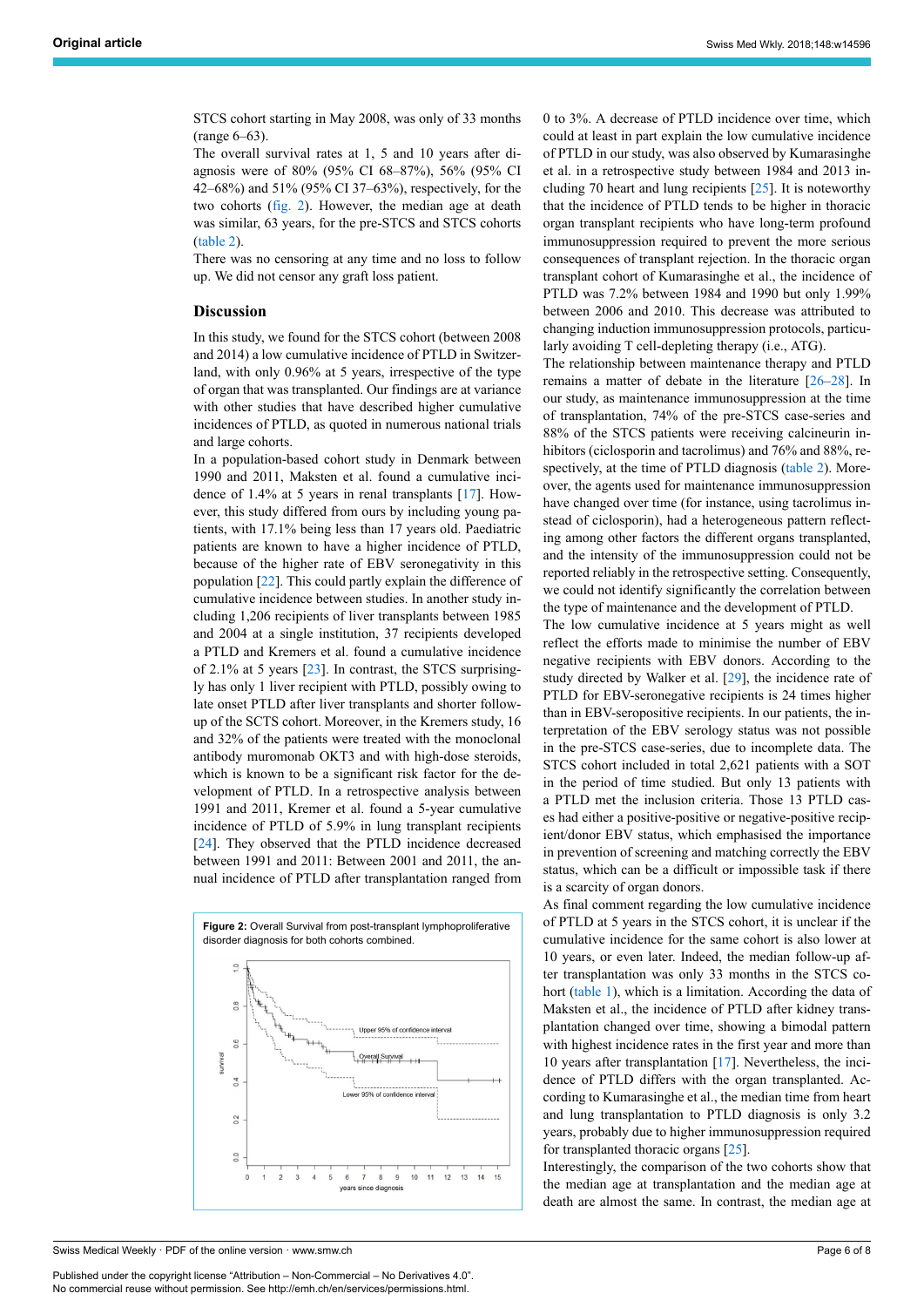<span id="page-6-4"></span><span id="page-6-3"></span><span id="page-6-2"></span>PTLD diagnosis was 53 years for the patients of the pre-STCS and 45 years for the patients of the STCS cohort ([table](#page-3-0) 2). We speculate that earlier detection of the PTLD could be attributed to a better awareness and better clinical and radiological screening for PTLD among SOT patients. Furthermore, many transplant centres have incorporated EBV monitoring into the routine follow-up evaluation of patients at high risk for PTLD [\[30](#page-7-4)]. However, this difference of age at the time of PTLD diagnosis could be in part the result of underreporting of early PTLD disorders that can be treated with reduction of immunosuppression only in the pre-STCS case series.

<span id="page-6-7"></span><span id="page-6-6"></span><span id="page-6-5"></span>The 5-year overall survival of the pre-STCS and STCS combined was 56%, which is superior to the 48% reported in an Irish retrospective study between 1991 and 2010 of kidney transplant recipient patients with a PTLD diagnosis [[31\]](#page-7-5). Unfortunately, our study did not have enough patients either for a statistical evaluation of mortality or to explain why a group of patients diagnosed earlier with a PTLD presents a similar median age at death as a group of patients diagnosed later. If the median age of death is the same, the cause of death was probably different. Putatively, some deaths were not related to the PTLD diagnosis but to other causes, such as infections. This aspect could not be elucidated in this study.

<span id="page-6-9"></span><span id="page-6-8"></span>This study had strengths. Firstly, it was a nationwide cohort study of PTLD in Switzerland. Secondly, our patient series was considerable, including 79 cases of PTLD. Thirdly, our follow-up was extensive for the pre-STCS case-series with a median of 11.6 years.

<span id="page-6-12"></span><span id="page-6-11"></span><span id="page-6-10"></span>In conclusion, we found at 5 years a cumulative incidence of PTLD, disregarding any type of organ transplanted, of only 0.96% between 2008 and 2014 in Switzerland, which is lower than described in the literature. We speculate that reduction of the risk factors such as notably reducing the recipient/donor EBV mismatch by allocating EBV negative transplants to EBV negative recipients and the usage of less T cell immunosuppression led to those results. Secondly, the two successive cohorts show that PTLD tends to be diagnosed earlier, possibly owing to a better identification of the disease. However, the median age at death stayed the same. The causes of death and the reason for the decline in incidence of PTLD over time could not be clarified by this study. Open questions need to be answered with further studies of larger cohorts to improve our understanding of PTLD occurrence and development in transplant patients.

#### <span id="page-6-15"></span><span id="page-6-14"></span><span id="page-6-13"></span>**Disclosure statement**

<span id="page-6-16"></span>This study was conducted in the framework of the Swiss Transplant Cohort Study, supported by the Swiss National Science Foundation and the Swiss University Hospitals (G15) and transplant centres. R. Steiner declares having received 8500 CHF from the Swiss Transplant Cohort Study (STCS) for the gathering of the data. The other authors have declared no funding for this study and no conflict of interest.

#### <span id="page-6-18"></span><span id="page-6-17"></span><span id="page-6-0"></span>**References**

- 1 Engels EA, Pfeiffer RM, Fraumeni JF, Jr, Kasiske BL, Israni AK, Snyder JJ, et al. Spectrum of cancer risk among US solid organ transplant recipients. JAMA. 2011;306(17):1891–901. doi: [http://dx.doi.org/](http://dx.doi.org/10.1001/jama.2011.1592) [10.1001/jama.2011.1592.](http://dx.doi.org/10.1001/jama.2011.1592) [PubMed](http://www.ncbi.nlm.nih.gov/entrez/query.fcgi?cmd=Retrieve&db=PubMed&list_uids=22045767&dopt=Abstract).
- <span id="page-6-20"></span><span id="page-6-19"></span><span id="page-6-1"></span>2 Morscio J, Tousseyn T. Recent insights in the pathogenesis of posttransplantation lymphoproliferative disorders. World J Transplant. 2016;6(3):505–16. doi: <http://dx.doi.org/10.5500/wjt.v6.i3.505>. [PubMed.](http://www.ncbi.nlm.nih.gov/entrez/query.fcgi?cmd=Retrieve&db=PubMed&list_uids=27683629&dopt=Abstract)
- Penn I. Cancers complicating organ transplantation. N Engl J Med. 1990;323(25):1767–9. doi: [http://dx.doi.org/10.1056/NE-](http://dx.doi.org/10.1056/NEJM199012203232510)[JM199012203232510.](http://dx.doi.org/10.1056/NEJM199012203232510) [PubMed.](http://www.ncbi.nlm.nih.gov/entrez/query.fcgi?cmd=Retrieve&db=PubMed&list_uids=2247108&dopt=Abstract)
- 4 Petrara MR, Giunco S, Serraino D, Dolcetti R, De Rossi A. Post-transplant lymphoproliferative disorders: from epidemiology to pathogenesisdriven treatment. Cancer Lett. 2015;369(1):37-44. doi: [http://dx.doi.org/](http://dx.doi.org/10.1016/j.canlet.2015.08.007) [10.1016/j.canlet.2015.08.007](http://dx.doi.org/10.1016/j.canlet.2015.08.007). [PubMed](http://www.ncbi.nlm.nih.gov/entrez/query.fcgi?cmd=Retrieve&db=PubMed&list_uids=26279520&dopt=Abstract).
- Kotton CN, Fishman JA. Viral infection in the renal transplant recipient. J Am Soc Nephrol. 2005;16(6):1758–74. doi: [http://dx.doi.org/10.1681/](http://dx.doi.org/10.1681/ASN.2004121113) [ASN.2004121113.](http://dx.doi.org/10.1681/ASN.2004121113) [PubMed.](http://www.ncbi.nlm.nih.gov/entrez/query.fcgi?cmd=Retrieve&db=PubMed&list_uids=15829710&dopt=Abstract)
- Tiede C, Maecker-Kolhoff B, Klein C, Kreipe H, Hussein K. Risk factors and prognosis in T-cell posttransplantation lymphoproliferative diseases: reevaluation of 163 cases. Transplantation. 2013;95(3):479–88. doi: [http://dx.doi.org/10.1097/TP.0b013e3182762e07.](http://dx.doi.org/10.1097/TP.0b013e3182762e07) [PubMed](http://www.ncbi.nlm.nih.gov/entrez/query.fcgi?cmd=Retrieve&db=PubMed&list_uids=23296147&dopt=Abstract).
- Swerdlow SH, Campo E, Pileri SA, Harris NL, Stein H, Siebert R, et al. The 2016 revision of the World Health Organization classification of lymphoid neoplasms. Blood. 2016;127(20):2375–90. doi: <http://dx.doi.org/10.1182/blood-2016-01-643569>. [PubMed](http://www.ncbi.nlm.nih.gov/entrez/query.fcgi?cmd=Retrieve&db=PubMed&list_uids=26980727&dopt=Abstract).
- 8 Swerdlow SH, Campo E, Pileri SA, Harris NL, Stein H, Siebert R, et al. The 2016 revision of the World Health Organization classification of lymphoid neoplasms. Blood. 2016;127(20):2375–90. doi: <http://dx.doi.org/10.1182/blood-2016-01-643569>. [PubMed](http://www.ncbi.nlm.nih.gov/entrez/query.fcgi?cmd=Retrieve&db=PubMed&list_uids=26980727&dopt=Abstract).
- 9 Shapiro R, Scantlebury VP, Jordan ML, Vivas C, Tzakis AG, Ellis D, et al. FK506 in pediatric kidney transplantation--primary and rescue experience. Pediatr Nephrol. 1995;9(S1, Suppl):S43–8. doi: [http://dx.doi.org/](http://dx.doi.org/10.1007/BF00867683) [10.1007/BF00867683](http://dx.doi.org/10.1007/BF00867683). [PubMed.](http://www.ncbi.nlm.nih.gov/entrez/query.fcgi?cmd=Retrieve&db=PubMed&list_uids=7492486&dopt=Abstract)
- 10 Funch DP, Walker AM, Schneider G, Ziyadeh NJ, Pescovitz MD. Ganciclovir and acyclovir reduce the risk of post-transplant lymphoproliferative disorder in renal transplant recipients. Am J Transplant. 2005;5(12):2894–900. doi: [http://dx.doi.org/10.1111/](http://dx.doi.org/10.1111/j.1600-6143.2005.01115.x) [j.1600-6143.2005.01115.x](http://dx.doi.org/10.1111/j.1600-6143.2005.01115.x). [PubMed.](http://www.ncbi.nlm.nih.gov/entrez/query.fcgi?cmd=Retrieve&db=PubMed&list_uids=16303002&dopt=Abstract)
- 11 Tsai DE, Hardy CL, Tomaszewski JE, Kotloff RM, Oltoff KM, Somer BG, et al. Reduction in immunosuppression as initial therapy for posttransplant lymphoproliferative disorder: analysis of prognostic variables and long-term follow-up of 42 adult patients. Transplantation. 2001;71(8):1076–88. doi: [http://dx.doi.org/10.1097/](http://dx.doi.org/10.1097/00007890-200104270-00012) [00007890-200104270-00012.](http://dx.doi.org/10.1097/00007890-200104270-00012) [PubMed](http://www.ncbi.nlm.nih.gov/entrez/query.fcgi?cmd=Retrieve&db=PubMed&list_uids=11374406&dopt=Abstract).
- 12 Choquet S, Leblond V, Herbrecht R, Socié G, Stoppa AM, Vandenberghe P, et al. Efficacy and safety of rituximab in B-cell post-transplantation lymphoproliferative disorders: results of a prospective multicenter phase 2 study. Blood. 2006;107(8):3053–7. doi: [http://dx.doi.org/](http://dx.doi.org/10.1182/blood-2005-01-0377) [10.1182/blood-2005-01-0377.](http://dx.doi.org/10.1182/blood-2005-01-0377) [PubMed.](http://www.ncbi.nlm.nih.gov/entrez/query.fcgi?cmd=Retrieve&db=PubMed&list_uids=16254143&dopt=Abstract)
- 13 Taylor AL, Bowles KM, Callaghan CJ, Wimperis JZ, Grant JW, Marcus RE, et al. Anthracycline-based chemotherapy as first-line treatment in adults with malignant posttransplant lymphoproliferative disorder after solid organ transplantation. Transplantation. 2006;82(3):375–81. doi: [http://dx.doi.org/10.1097/01.tp.0000228906.31675.fb.](http://dx.doi.org/10.1097/01.tp.0000228906.31675.fb) [PubMed.](http://www.ncbi.nlm.nih.gov/entrez/query.fcgi?cmd=Retrieve&db=PubMed&list_uids=16906036&dopt=Abstract)
- 14 Koffman BH, Kennedy AS, Heyman M, Colonna J, Howell C. Use of radiation therapy in posttransplant lymphoproliferative disorder (PTLD) after liver transplantation. Int J Cancer. 2000;90(2):104–9. doi: [http://dx.doi.org/](http://dx.doi.org/10.1002/(SICI)1097-0215(20000420)90:2<104::AID-IJC6>3.0.CO;2-0) [10.1002/\(SICI\)1097-0215\(20000420\)90:2<104::AID-](http://dx.doi.org/10.1002/(SICI)1097-0215(20000420)90:2<104::AID-IJC6>3.0.CO;2-0)

[IJC6>3.0.CO;2-0.](http://dx.doi.org/10.1002/(SICI)1097-0215(20000420)90:2<104::AID-IJC6>3.0.CO;2-0) [PubMed](http://www.ncbi.nlm.nih.gov/entrez/query.fcgi?cmd=Retrieve&db=PubMed&list_uids=10814960&dopt=Abstract).

- 15 [https://www.swisstransplant.org/en/swisstransplant/publications/annual](https://www.swisstransplant.org/en/swisstransplant/publications/annual-figures)[figures.](https://www.swisstransplant.org/en/swisstransplant/publications/annual-figures) Accessed 13 October 2016.
- 16 [http://www.stcs.ch/internal/reports/2015\\_11\\_19\\_final\\_stcs\\_annual.pdf](http://www.stcs.ch/internal/reports/2015_11_19_final_stcs_annual.pdf) Accessed 13 October 2016.
- 17 Maksten EF, Vase MØ, Kampmann J, d'Amore F, Møller MB, Strandhave C, et al. Post-transplant lymphoproliferative disorder following kidney transplantation: a population-based cohort study. Transpl Int. 2016;29(4):483–93. doi: <http://dx.doi.org/10.1111/tri.12744>. [PubMed](http://www.ncbi.nlm.nih.gov/entrez/query.fcgi?cmd=Retrieve&db=PubMed&list_uids=26749337&dopt=Abstract).
- 18 International Non-Hodgkin's Lymphoma Prognostic Factors Project. A predictive model for aggressive non-Hodgkin's lymphoma. N Engl J Med. 1993;329(14):987–94. doi: [http://dx.doi.org/10.1056/NE-](http://dx.doi.org/10.1056/NEJM199309303291402)[JM199309303291402.](http://dx.doi.org/10.1056/NEJM199309303291402) [PubMed.](http://www.ncbi.nlm.nih.gov/entrez/query.fcgi?cmd=Retrieve&db=PubMed&list_uids=8141877&dopt=Abstract)
- 19 Swisstransplant. Annual reports. [https://www.swisstransplant.org/fr/](https://www.swisstransplant.org/fr/swisstransplant/publications/rapports-annuels/) [swisstransplant/publications/rapports-annuels/](https://www.swisstransplant.org/fr/swisstransplant/publications/rapports-annuels/) Accessed on: 12 June 2016*.*
- 20 Koller M, Stampf S, Rick J, Bianco S, Branca S, Achermann R, et al.; on behalf of the STCS. Swiss Transplant Cohort Study report (May 2008 – December 2016). Available at: http://www.stcs.ch/internal/documents [stcs\\_annual\\_report\\_june\\_2017.pdf.](http://www.stcs.ch/internal/documents/stcs_annual_report_june_2017.pdf) Accessed on: 15 September 2017
- 21 Mynarek M, Schober T, Behrends U, Maecker-Kolhoff B. Posttransplant lymphoproliferative disease after pediatric solid organ transplantation. Clin Dev Immunol. 2013;2013:814973. doi: [http://dx.doi.org/10.1155/](http://dx.doi.org/10.1155/2013/814973) [2013/814973.](http://dx.doi.org/10.1155/2013/814973) [PubMed](http://www.ncbi.nlm.nih.gov/entrez/query.fcgi?cmd=Retrieve&db=PubMed&list_uids=24174972&dopt=Abstract).
- 22 McDonald RA, Smith JM, Ho M, Lindblad R, Ikle D, Grimm P, et al.; CCTPT Study Group. Incidence of PTLD in pediatric renal transplant recipients receiving basiliximab, calcineurin inhibitor, sirolimus and